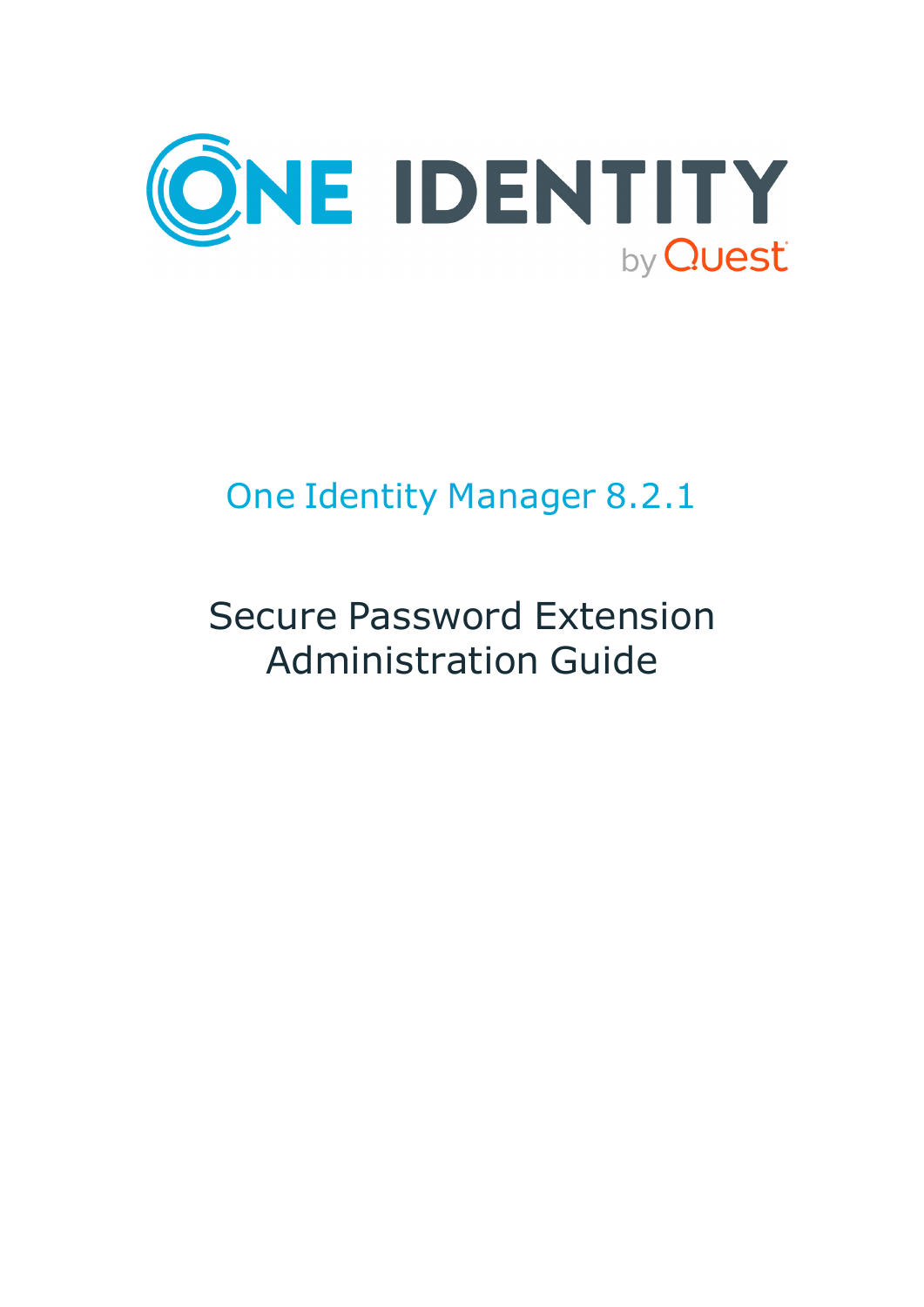#### **Copyright 2022 One Identity LLC.**

#### **ALL RIGHTS RESERVED.**

This guide contains proprietary information protected by copyright. The software described in this guide is furnished under a software license or nondisclosure agreement. This software may be used or copied only in accordance with the terms of the applicable agreement. No part of this guide may be reproduced or transmitted in any form or by any means, electronic or mechanical, including photocopying and recording for any purpose other than the purchaser's personal use without the written permission of One Identity LLC .

The information in this document is provided in connection with One Identity products. No license, express or implied, by estoppel or otherwise, to any intellectual property right is granted by this document or in connection with the sale of One Identity LLC products. EXCEPT AS SET FORTH IN THE TERMS AND CONDITIONS AS SPECIFIED IN THE LICENSE AGREEMENT FOR THIS PRODUCT, ONE IDENTITY ASSUMES NO LIABILITY WHATSOEVER AND DISCLAIMS ANY EXPRESS, IMPLIED OR STATUTORY WARRANTY RELATING TO ITS PRODUCTS INCLUDING, BUT NOT LIMITED TO, THE IMPLIED WARRANTY OF MERCHANTABILITY, FITNESS FOR A PARTICULAR PURPOSE, OR NON-INFRINGEMENT. IN NO EVENT SHALL ONE IDENTITY BE LIABLE FOR ANY DIRECT, INDIRECT, CONSEQUENTIAL, PUNITIVE, SPECIAL OR INCIDENTAL DAMAGES (INCLUDING, WITHOUT LIMITATION, DAMAGES FOR LOSS OF PROFITS, BUSINESS INTERRUPTION OR LOSS OF INFORMATION) ARISING OUT OF THE USE OR INABILITY TO USE THIS DOCUMENT, EVEN IF ONE IDENTITY HAS BEEN ADVISED OF THE POSSIBILITY OF SUCH DAMAGES. One Identity makes no representations or warranties with respect to the accuracy or completeness of the contents of this document and reserves the right to make changes to specifications and product descriptions at any time without notice. One Identity does not make any commitment to update the information contained in this document.

If you have any questions regarding your potential use of this material, contact:

One Identity LLC. Attn: LEGAL Dept 4 Polaris Way Aliso Viejo, CA 92656

Refer to our Web site ([http://www.OneIdentity.com](http://www.oneidentity.com/)) for regional and international office information.

#### **Patents**

One Identity is proud of our advanced technology. Patents and pending patents may apply to this product. For the most current information about applicable patents for this product, please visit our website at [http://www.OneIdentity.com/legal/patents.aspx](http://www.oneidentity.com/legal/patents.aspx).

#### **Trademarks**

One Identity and the One Identity logo are trademarks and registered trademarks of One Identity LLC. in the U.S.A. and other countries. For a complete list of One Identity trademarks, please visit our website at [www.OneIdentity.com/legal](http://www.oneidentity.com/legal). All other trademarks are the property of their respective owners.

#### **Legend**

**WARNING: A WARNING icon highlights a potential risk of bodily injury or property damage, for which industry-standard safety precautions are advised. This icon is often associated with electrical hazards related to hardware.**

**CAUTION: A CAUTION icon indicates potential damage to hardware or loss of data if** A **instructions are not followed.**

One Identity Manager Secure Password Extension Administration Guide Updated - 27 April 2022, 00:29 Version - 8.2.1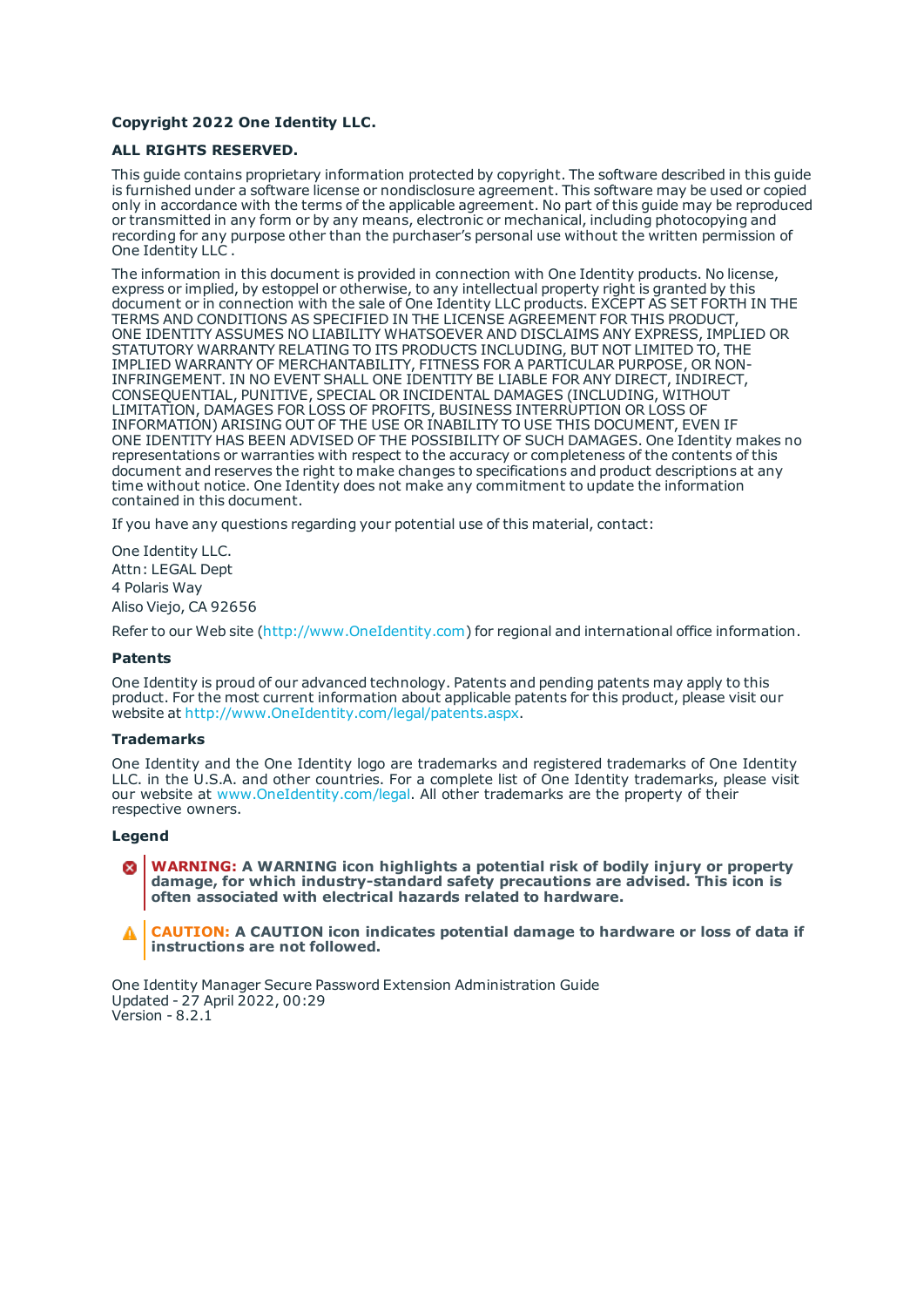## **Contents**

| Configuring Secure Password Extension using administrative templates  8 |  |
|-------------------------------------------------------------------------|--|
|                                                                         |  |
|                                                                         |  |
|                                                                         |  |
|                                                                         |  |
|                                                                         |  |
|                                                                         |  |

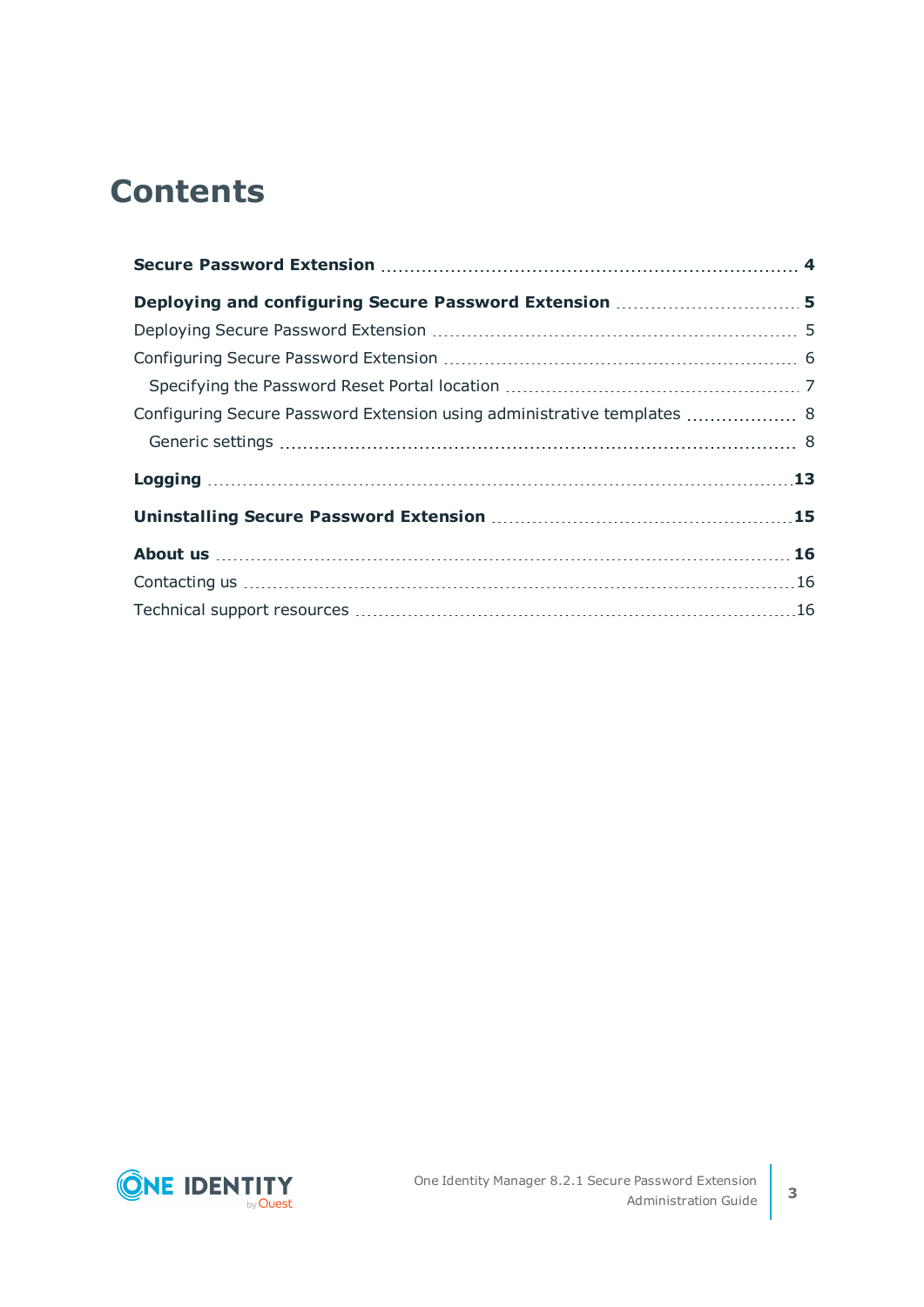## **Secure Password Extension**

<span id="page-3-0"></span>It is very common for business users to forget their password and be unable to log in to the system. One Identity Manager allows users to securely and conveniently reset their network passwords, or manage their passwords in multiple enterprise systems, before even logging in to the system. To enable users to access the Password Reset Portal from the Windows login screen, One Identity Manager implements Secure Password Extension.

Secure Password Extension is an application that provides one-click access to the complete functionality of the Password Reset Portal from the Windows login screen. Secure Password Extension is included on the installation medium and is deployed through a group policy. For information on how to deploy and configure Secure Password Extension on end-user workstations in the managed domain, see Deploying and [configuring](#page-4-0) Secure Password [Extension](#page-4-0) on page 5.

Secure Password Extension supports the authentication model in the following systems:

- $\cdot$  Windows 8.1
- $\bullet$  Windows 10

On workstations running Windows 8.1 and 10, Secure Password Extension adds an icon under the **Sign-in** options to the user tile of the Windows login screen. By clicking these buttons and links, users open the Password Reset Portal.

When users connect to the Password Reset Portal from the Windows login screen, anonymous access is enabled and the functionality of Microsoft Internet Explorer is restricted, thereby preventing the actions that may pose a security threat. Once users open the Password Reset Portal home page from the Windows login screen, they cannot access any other website, or open a new browser window or a context menu.

For Secure Password Extension to function properly, you must specify the corresponding URL to the Password Reset Portal in the supplied administrative template prm gina.admx located in the Modules\ADS\dvd\AddOn\SecurePasswordExtension\Administrative Template folder of the installation medium and apply the template to selected users. For more information, see [Configuring](#page-5-0) Secure Password Extension on page 6.



**4**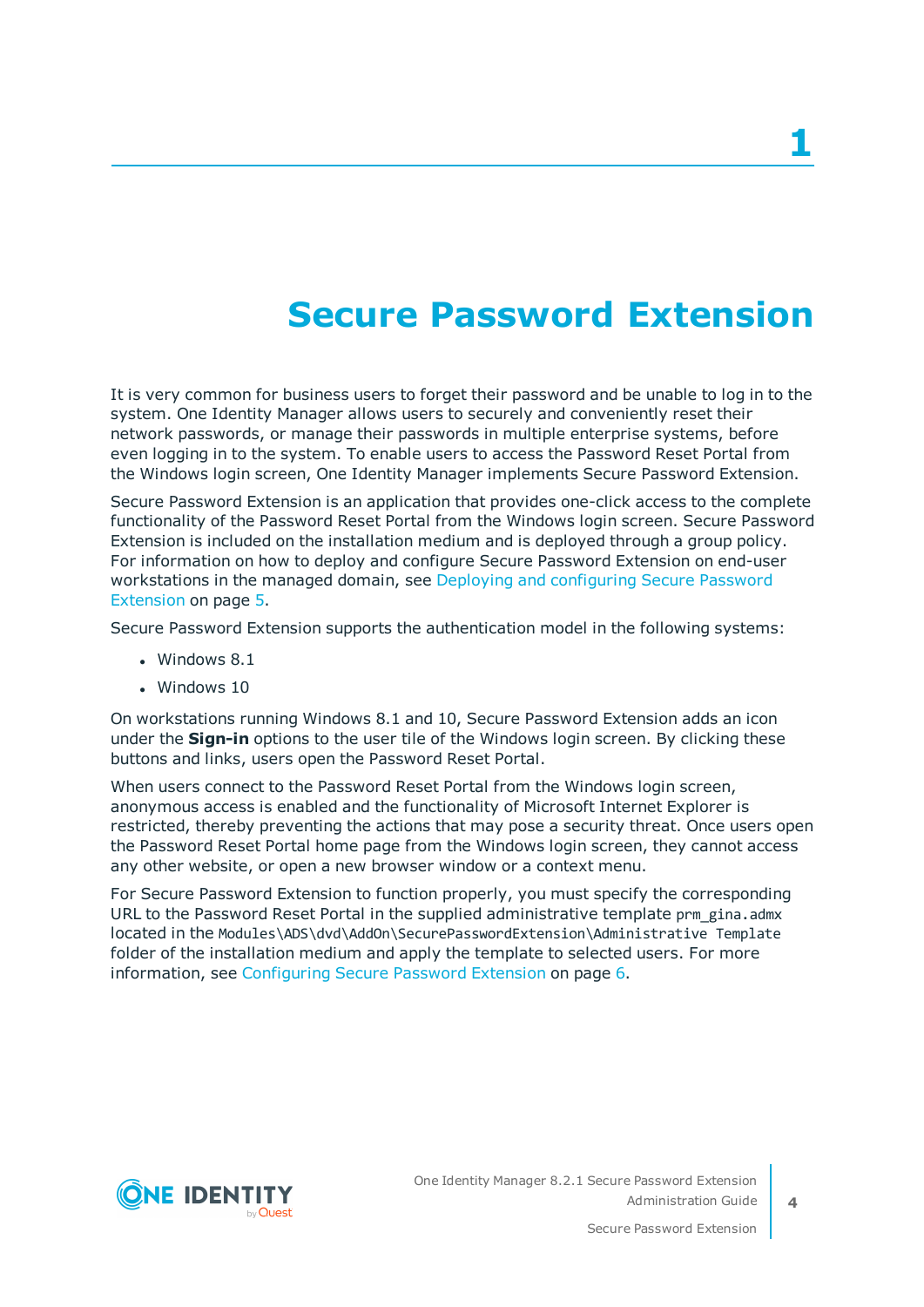# <span id="page-4-0"></span>**Deploying and configuring Secure Password Extension**

This section describes the prerequisites and steps for deploying and configuring Secure Password Extension to provide access to the Password Reset Portal from the Windows login screen on end-user computers.

### **Detailed information about this topic**

- [Deploying](#page-4-1) Secure Password Extension on page 5
- [Configuring](#page-5-0) Secure Password Extension on page 6
- <span id="page-4-1"></span>• Configuring Secure Password Extension using [administrative](#page-7-0) templates on page 8

### **Deploying Secure Password Extension**

Secure Password Extension is deployed on client computers through a group policy. You can create a new group policy object (GPO) or use an existing one to assign the installation package with Secure Password Extension for installing it on the destination computers. Secure Password Extension is then installed on computers to which the GPO applies. Depending on the operating system running on the destination computers, you must apply one of the following installation packages included on the installation medium in Modules\ADS\dvd\AddOn\SecurePasswordExtension:

- SecurePasswordExtension x86.msi Installs Secure Password Extension on computers running x86 versions of operating systems.
- SecurePasswordExtension x64.msi Installs Secure Password Extension on computers running x64 versions of operating systems.

You can modify the behavior and on-screen appearance of Secure Password Extension components by configuring the settings of an administrative template, and then applying the template to the target computers through a group policy.

The administrative template is available in only one format: prm gina.admx.

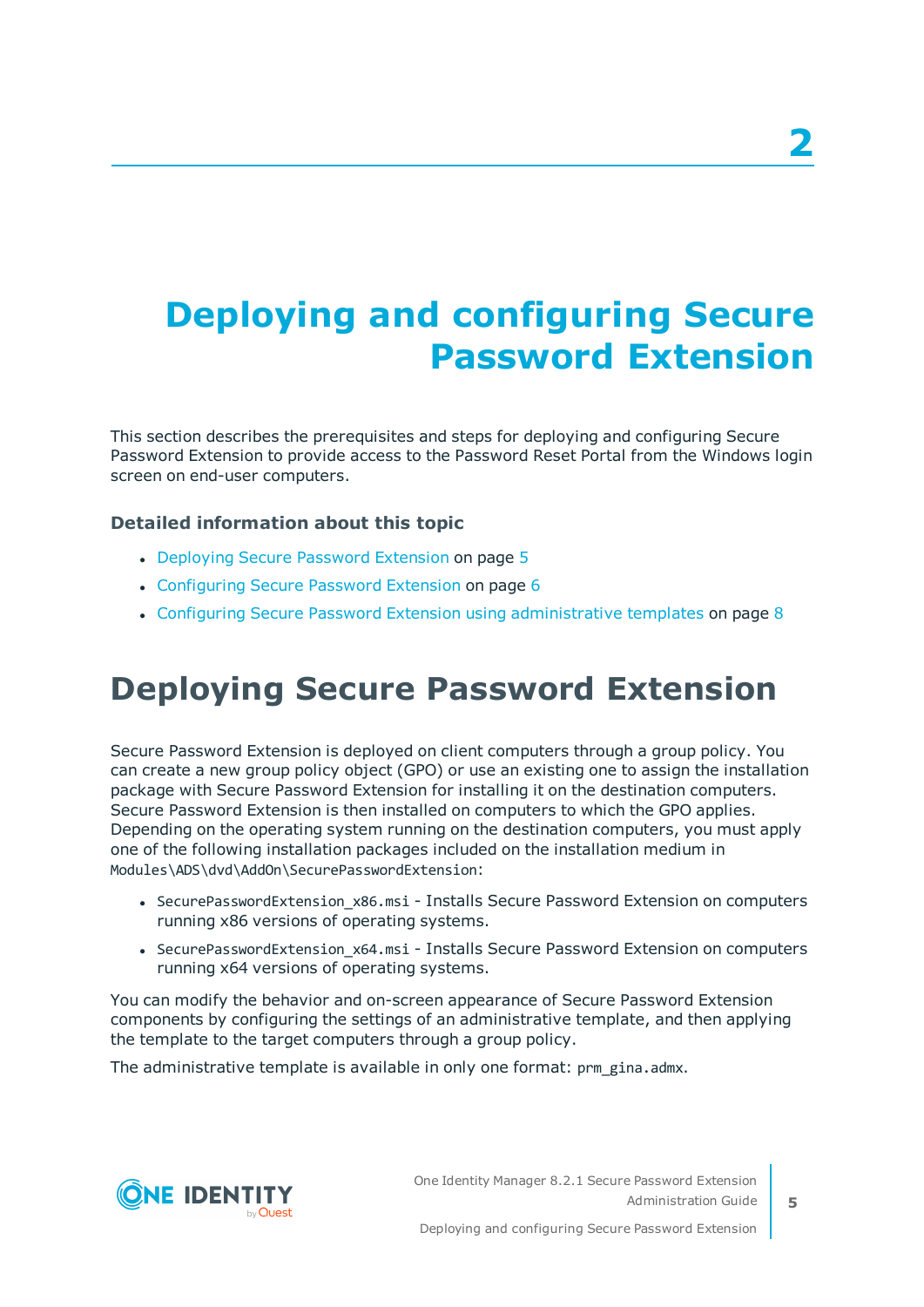The prm gina.admx administrative template file is located in the

Modules\ADS\dvd\AddOn\SecurePasswordExtension\Administrative Template folder of the installation medium. This administrative template is designed to be used with Windows Server 2012 R2 or later operating systems. Before using this administrative template, copy the prm\_gina.admx and prm\_gina.adml files from the installation medium to the following locations: %systemroot%\SYSVOL\domain\Policies\PolicyDefinitions (for the prm\_gina.admx file) and %systemroot%\SYSVOL\sysvol\domain\Policies\PolicyDefinitions\en-US (for the prm\_gina.adml file).

Follow these steps to configure and deploy the Secure Password Extension on enduser computers.

### *To deploy and configure Secure Password Extension*

- 1. Copy the required installation package (SecurePasswordExtension\_x86.msi or SecurePasswordExtension\_x64.msi) from the installation medium to a network share accessible from all domain controllers where you want to install Secure Password Extension. The MSI packages are located in the Modules\ADS\dvd\AddOn\SecurePasswordExtension folder of the installation medium.
- 2. Create a GPO and link it to all computers, sites, domains, or organizational units where you want to use Secure Password Extension. You may also choose an existing GPO to use with Secure Password Extension.
- 3. Open the GPO in the Group Policy Management Editor, and perform the following actions:
	- a. Expand **Computer Configuration** > **Policies** > **Software Settings**.
	- b. Right-click **Software installation** and select **New** > **Package**.
	- c. Browse for the MSI package you have copied in step 1, and click **Open**.
	- d. In the **Deploy Software** window, select a deployment method and click **OK**.
	- e. (Optional) Verify and configure the properties of the installation.

### **Related topics**

• [Uninstalling](#page-14-0) Secure Password Extension on page 15

## <span id="page-5-0"></span>**Configuring Secure Password Extension**

This section describes how to override automatic location of the Password Reset Portal and customize Secure Password Extension.

### **Detailed information about this topic**

• [Specifying](#page-6-0) the Password Reset Portal location on page 7

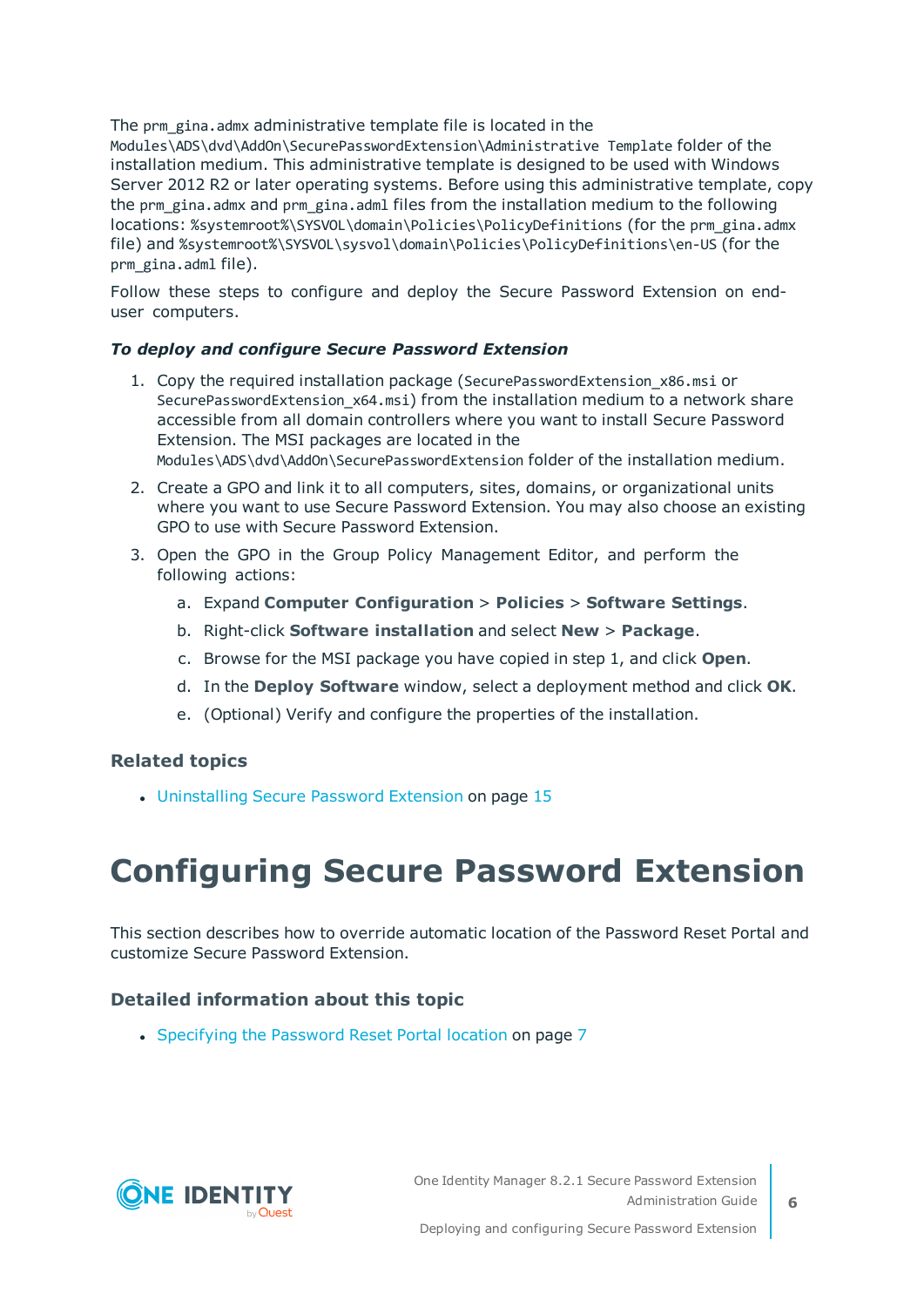### <span id="page-6-0"></span>**Specifying the Password Reset Portal location**

You must manually specify the URL path of the Password Reset Portal.

### *To specify the Password Reset Portal location on a computer running Windows Server 2012 R2 or later*

- 1. In Windows, click **Start** and open the **Run** application.
- 2. In the **Run** dialog, enter **mmc** and click **OK**.
- 3. In the **Console** window in the **File** menu, click **Add/Remove Snap-in**.
- 4. In the **Add or Remove Snap-ins** dialog in the list of available snap-ins, double-click **Group Policy Management Editor**.
- 5. In the **Group Policy Wizard** window, click **Browse**, select **Default Domain Policy**, and click **OK**.
- 6. Click **Finish**.
- 7. In the **Add or Remove Snap-ins** dialog, click **OK**.
- 8. In the **Console** window in the left pane, expand **Default Domain Policy** > **Computer Configuration**.
- 9. Right-click the **Administrative Templates** node and select **Add/Remove Templates**.
- 10. In the **Add/Remove Templates** dialog, click **Add**.
- 11. In the file browser, browse for the prm\_gina.admx file, select it, and then click **Open**.
- 12. In the **Add/Remove Templates** dialog, click **Close**.
- 13. In the **Console** window under **Computer Configuration**, select the **Administrative Templates** node and then, on the right pane, double-click the **One Identity Password Manager** template.
- 14. Double-click **Generic Settings**.
- 15. Double-click **Specify URL path to the Self-Service site**.
- 16. In the **Specify URL path to the Self-Service site** window in the **Settings** tab, select the **Enabled** option.
- 17. In the field, enter the URL path to the Password Reset Portal (for example, **https://example.com/PasswordWeb**).
- 18. Click **OK**.
- 19. Double-click **Override URL path to the Self-Service site**.
- 20. In the **Settings** tab, select the **Enabled** option.
- 21. Click **OK**.
- 22. Apply the updated policy to the computers in the managed domain.

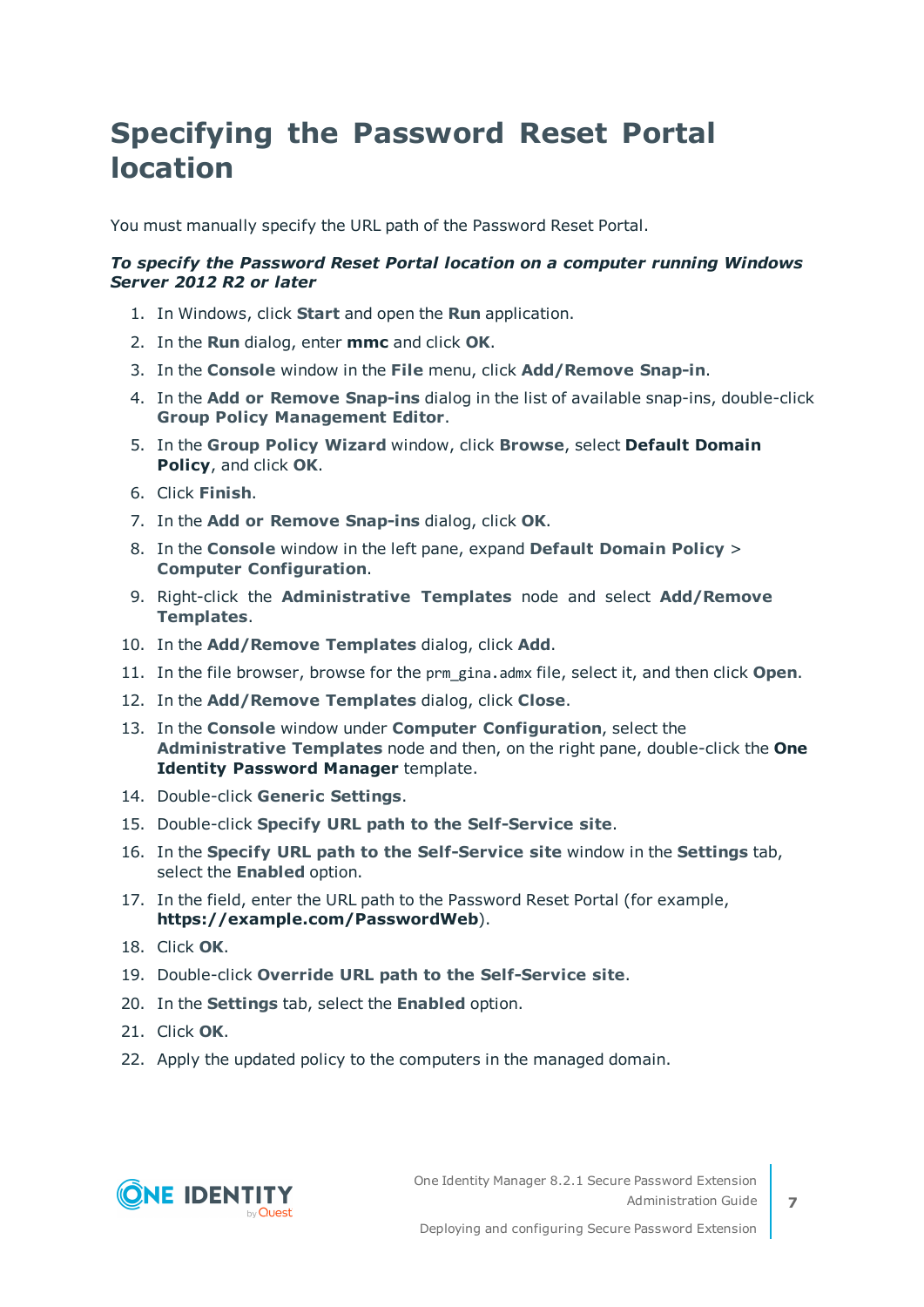NOTE: Application of the updated policy to the computers in the managed domain may take some time to complete.

## <span id="page-7-0"></span>**Configuring Secure Password Extension using administrative templates**

The administrative template features a powerful set of options that allow you to customize the behavior and appearance of Secure Password Extension according to your requirements.

The administrative template layout includes the following folder:

• Generic settings: Includes policy settings that can be applied to computers running Windows 8.1, and Windows 10 operating systems.

Brief descriptions of the administrative template policy settings are outlined in the following sections.

### **Detailed information about this topic**

• Generic [settings](#page-7-1) on page 8

### <span id="page-7-1"></span>**Generic settings**

**Policy name Description**

The following table outlines generic administrative template policy settings you can use to customize the behavior of Secure Password Extension.

NOTE: One Identity Manager does not support all settings displayed in the administrative template. This document only lists settings supported by One Identity Manager.

| <b>Generic Settings</b> |                                                                                       |  |
|-------------------------|---------------------------------------------------------------------------------------|--|
| Specify URL path        | Specify the URL to access the Password Reset Portal from the                          |  |
| to the Self-            | Windows login screen. This link is opened when users click the Open                   |  |
| Service site            | the Self Service site link, which is displayed as default.                            |  |
| to the Self-            | Override URL path Enable the use of the URL to the Password Reset Portal specified in |  |
| Service site            | the Specify URL path to the Self-service site setting.                                |  |
| Maximum number          | Specify the maximum number of attempts to connect to the                              |  |
| of attempts to          | Password Reset Portal from Secure Password Extension.                                 |  |

### **Table 1: Generic administrative template policy settings**

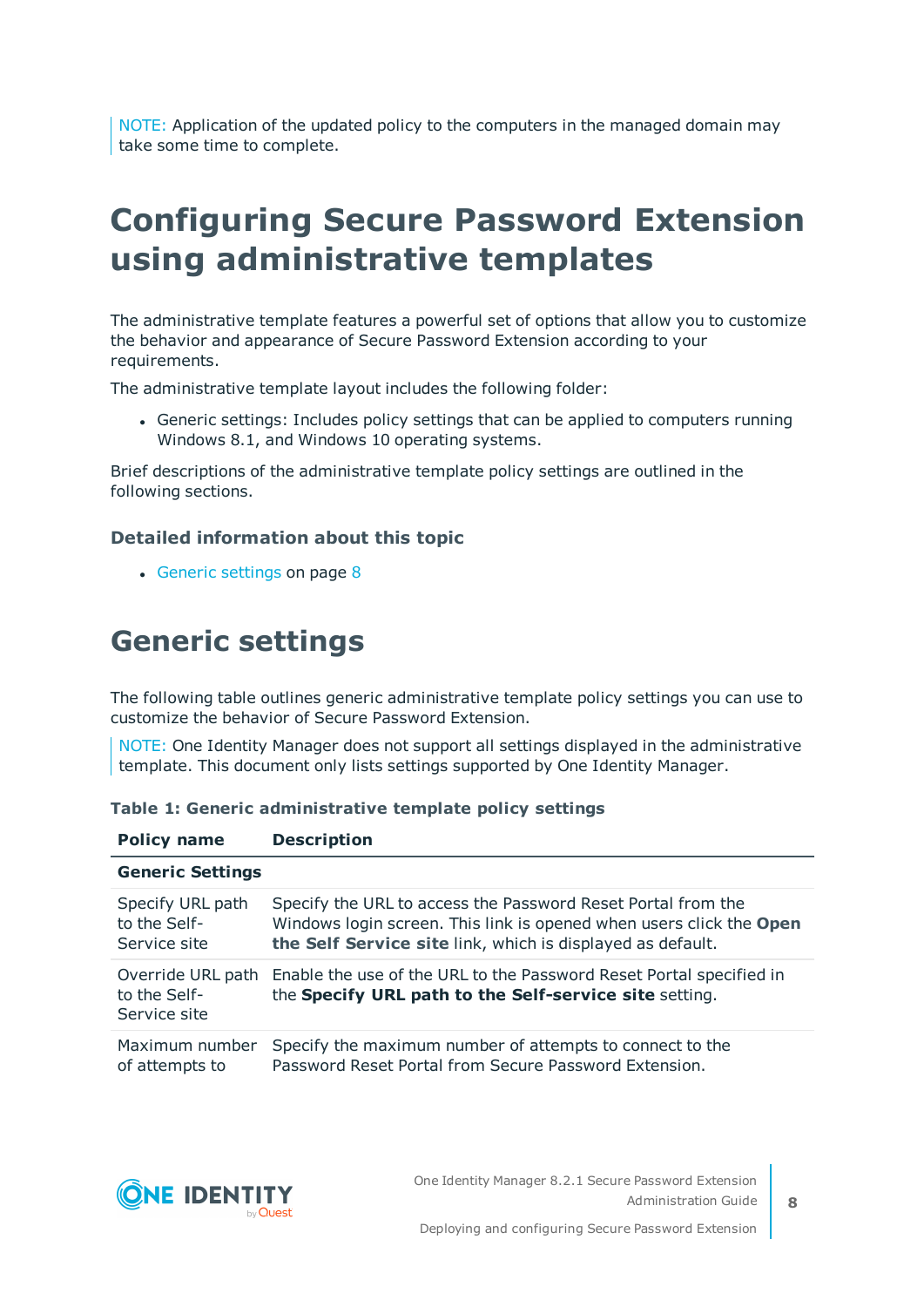| <b>Policy name</b>                                                   | <b>Description</b>                                                                                                                                                                                                  |
|----------------------------------------------------------------------|---------------------------------------------------------------------------------------------------------------------------------------------------------------------------------------------------------------------|
| connect to the<br>Self-Service site                                  | If you disable or do not configure this policy setting, the maximum<br>number of attempts is five.                                                                                                                  |
| Add the Forgot My<br>Password link to<br>credential<br>provider tile | Enable this policy setting to add the Forgot my password link to<br>the tile of the selected credential provider on the login screen.                                                                               |
|                                                                      | You can select a credential provider from the list or specify the GUID<br>of another credential provider. The GUID must be specified in the<br>following format: {00000000-0000-0000-0000-00000000000}              |
|                                                                      | If you disable or do not configure this policy setting, the Forgot my<br>password link is added to the default Microsoft Password provider<br>tile.                                                                 |
| Refresh interval                                                     | Specify how often domain settings are refreshed for Secure<br>Password Extension.                                                                                                                                   |
|                                                                      | The default value is 5 minutes. If you want to reduce network load,<br>you can increase the refresh interval. If you disable or do not<br>configure this policy setting, the default refresh interval will be used. |
| <b>Proxy Settings</b>                                                |                                                                                                                                                                                                                     |
| Enable proxy<br>server access                                        | Enable this policy setting to establish the connection from the<br>Windows login screen to the Password Reset Portal through a proxy<br>server.                                                                     |
| Configure<br>required proxy<br>settings                              | Specify the settings required to enable proxy server access to the<br>Password Reset Portal from the Windows login screen.                                                                                          |
| Configure optional<br>proxy settings                                 | Specify optional settings for the proxy server access.                                                                                                                                                              |
| <b>Shortcut Policies</b>                                             |                                                                                                                                                                                                                     |
| Restore desktop<br>shortcuts for the<br>Self-Service site            | Enable this policy setting to re-create the desktop shortcut to the<br>Password Reset Portal on a user's computer by Secure Password<br>Extension if the user deletes the desktop shortcut.                         |
| Do not create<br>desktop shortcuts<br>for the Self-<br>Service site  | Enable this policy setting if you do not want desktop shortcuts to be<br>created by Secure Password Extension on end-user computers.                                                                                |
| Do not create any<br>shortcuts for the<br>Self-Service site          | Enable this policy setting if you do not want any shortcuts to be<br>created by Secure Password Extension on end-user computers.                                                                                    |
|                                                                      | <b>Secure Password Extension Title Settings</b>                                                                                                                                                                     |
| Display custom                                                       | Enable this policy setting to use custom titles for the Secure                                                                                                                                                      |

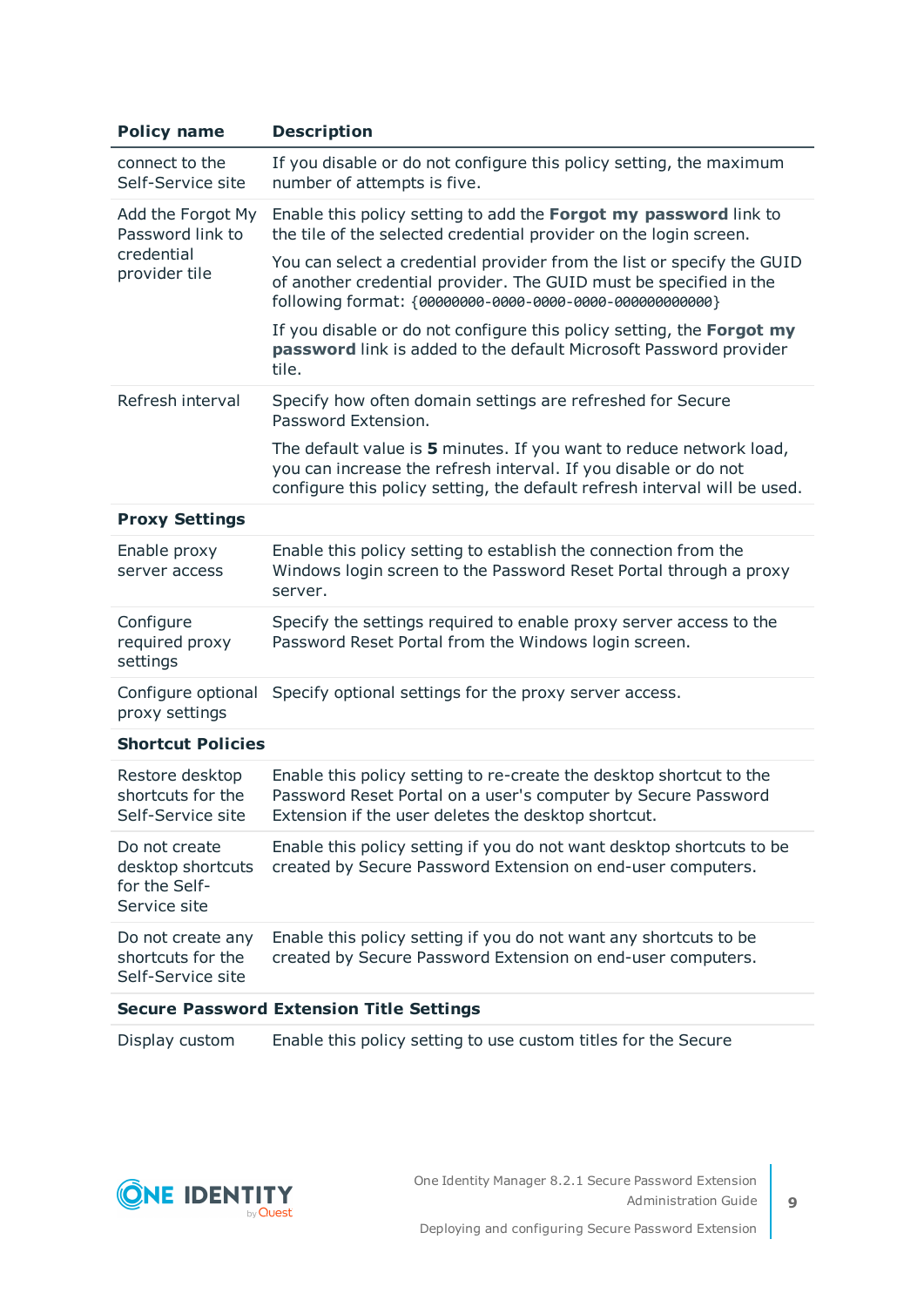| <b>Policy name</b>                                                                                            | <b>Description</b>                                                                                                                                                                                                                                                                                                                                                         |
|---------------------------------------------------------------------------------------------------------------|----------------------------------------------------------------------------------------------------------------------------------------------------------------------------------------------------------------------------------------------------------------------------------------------------------------------------------------------------------------------------|
| names for the<br>Secure Password<br><b>Extension window</b><br>title                                          | Password Extension window.                                                                                                                                                                                                                                                                                                                                                 |
| Set custom name<br>for the Secure<br>Password<br><b>Extension window</b><br>title in<br><language></language> | Specify a custom title for the Secure Password Extension window.<br>You can specify the title for each of the required login languages.<br>There are 36 language-specific policy settings available.                                                                                                                                                                       |
|                                                                                                               | The title you specify must not exceed 32 characters. If you use a<br>hieroglyphic font, the title must not exceed 14 characters (because of<br>hieroglyph's width). The URL length must not exceed 256 characters.                                                                                                                                                         |
| <b>Usage Policy Settings</b>                                                                                  |                                                                                                                                                                                                                                                                                                                                                                            |
| Display the usage<br>policy button<br>(command link)                                                          | Defines whether to display the usage policy buttons and command<br>links for which you have specified the login language-specific names<br>and URLs.                                                                                                                                                                                                                       |
|                                                                                                               | The usage policy command link on Windows operating system is<br>displayed on the Windows login screen, and is intended to open a<br>HTML document that describes the enterprise usage policy or<br>contains any information that you may want to make available to<br>end-users.                                                                                           |
| Set default URL                                                                                               | This policy lets you specify an URL referring to the usage policy<br>document that will be opened by clicking the usage policy button<br>(command link) if no login language-specific URLs are set. The<br>default URL may refer to a a DOC, TXT, and HTML file.                                                                                                           |
| Set name and URL<br>for the usage<br>policy button<br>(command link) in<br><language></language>              | This group of policy setting allows you to specify the name of the<br>usage policy button (command link) and set the link to the usage<br>policy document that will be opened by clicking the usage policy<br>button or command link. You can specify the name and URL for each<br>of the required login languages. 36 language-specific policy settings<br>are available. |
|                                                                                                               | The name you specify must not exceed 32 characters. If a<br>hieroglyphic font is used, the name is limited by 14 characters<br>because of hieroglyph's width. The URL length must not exceed 256<br>characters.                                                                                                                                                            |
| should be the company of the first                                                                            |                                                                                                                                                                                                                                                                                                                                                                            |

#### **Credential Provider's Description**

NOTE: If the **Credential Provider's Description** and the **Icon's Text Label** in the ADMx template are configured with different custom labels, then as per Microsoft Windows 10 design, the **Credential Provider Icon** will get the same pop-up text(on hovering the Icon) as provided in the **Credential Provider's Description** instead of the label from the **Icon's Text Label**.

However, it is a different case with Windows 8.1 and other flavors of Windows released

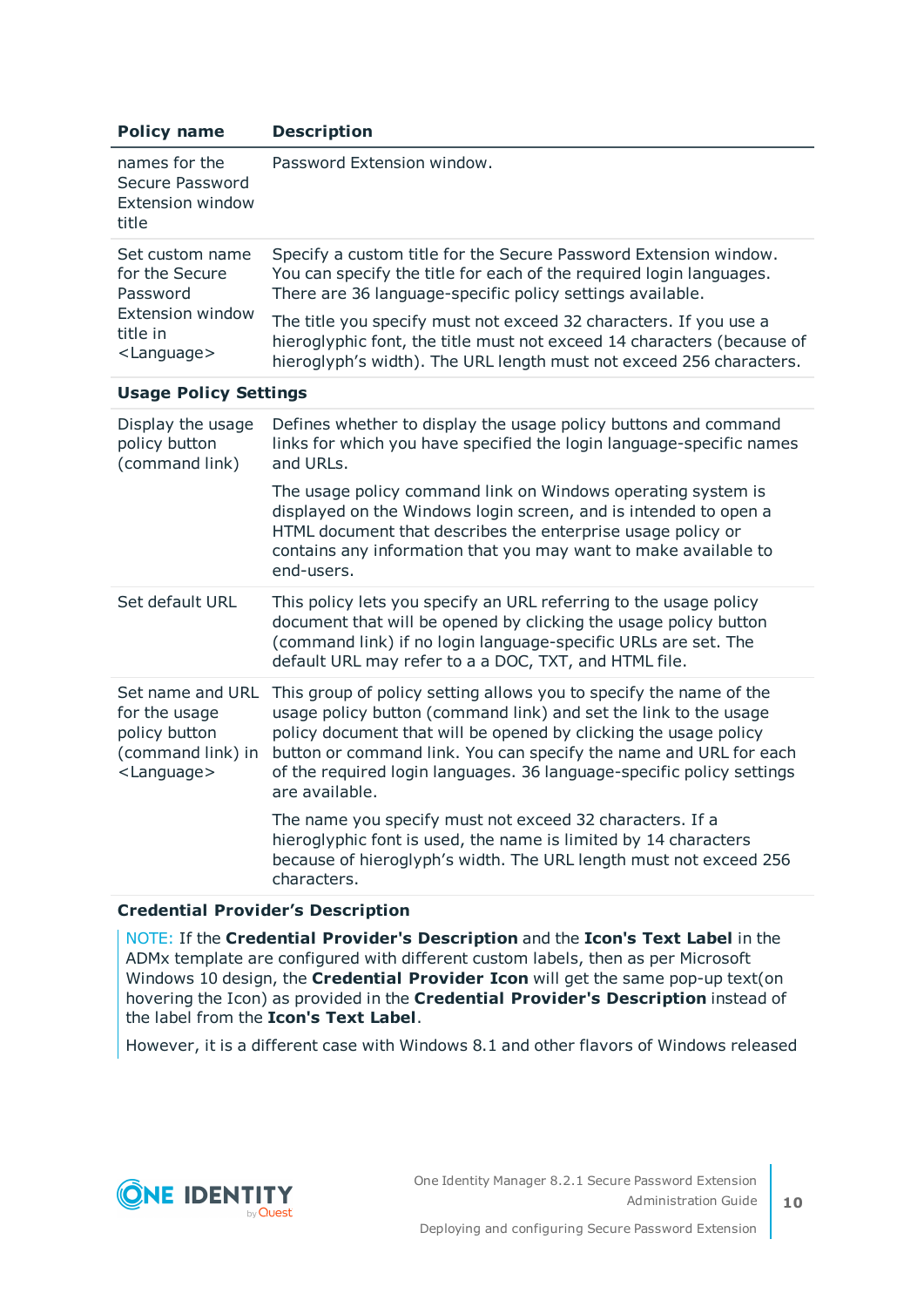### **Policy name Description**

before Windows 8.1 and hence, the **Credential Provider Icon** will get the pop-up text from the **Icon's Text Label** and the title will have the label provided in the **Credential Provider's Description**.

| Display custom<br>description of the<br>Secure Password<br>Extension<br>credential<br>provider | This policy setting lets you define whether to replace the default<br>description the Secure Password Extension credential provider with<br>the text that you specify for required login languages. The credential<br>provider description is displayed when users select the Secure<br>Password Extension credential provider in the Sign-in options under<br>their user tiles on the login screen. If you enable this policy setting,<br>the customized description will be displayed for the Secure Password<br>Extension credential provider. If you disable or do not configure this<br>policy setting, then the default language-specific description of the<br>Secure Password Extension credential provider will be displayed. |
|------------------------------------------------------------------------------------------------|----------------------------------------------------------------------------------------------------------------------------------------------------------------------------------------------------------------------------------------------------------------------------------------------------------------------------------------------------------------------------------------------------------------------------------------------------------------------------------------------------------------------------------------------------------------------------------------------------------------------------------------------------------------------------------------------------------------------------------------|
| Set the custom<br>description in<br><language></language>                                      | This policy setting lets you specify custom description of the Secure<br>Password Extension credential provider in the selected language. If<br>you enable this policy setting, then the custom text will be displayed<br>when users select the Secure Password Extension credential provider<br>in the Sign-in options under their user tiles on the login screen on<br>computers that use the specified as the login language. If you disable<br>or do not configure this policy setting, then the default language-<br>specific description of the Secure Password Extension credential<br>provider will be displayed.<br>NOTE: If the Display custom description of the Secure                                                     |

**Password Extension credential provider** policy is disabled, then this policy has no effect.

#### **Icon's Text Label**

| Display custom<br>labels for the<br>Secure Password<br>Extension<br>credential<br>provider's icon | This policy setting lets you define whether to replace the default text<br>label for the Secure Password Extension credential provider's icon<br>with the text that you specify for required login languages. The text<br>label for the credential provider icon appears in a pop-up when a user<br>hovers over the credential provider's icon under the Sign-in options<br>on the login screen. If you enable this policy setting, the custom label<br>will be displayed for the Secure Password Extension credential<br>provider's icon. If you disable or do not configure this policy setting,<br>then the default language-specific label for the Secure Password<br>Extension credential provider's icon will be displayed. |
|---------------------------------------------------------------------------------------------------|-----------------------------------------------------------------------------------------------------------------------------------------------------------------------------------------------------------------------------------------------------------------------------------------------------------------------------------------------------------------------------------------------------------------------------------------------------------------------------------------------------------------------------------------------------------------------------------------------------------------------------------------------------------------------------------------------------------------------------------|
| Set the custom<br>label in<br><language></language>                                               | This policy setting lets you specify custom text labels for the Secure<br>Password Extension credential provider's icon in the selected<br>language. If you enable this policy setting, then the custom label will<br>be displayed when users hover over the credential provider's icon<br>under the Sign-in options on the login screen on computers that use<br>the specified language as the login language. If you disable or do not                                                                                                                                                                                                                                                                                          |



**11**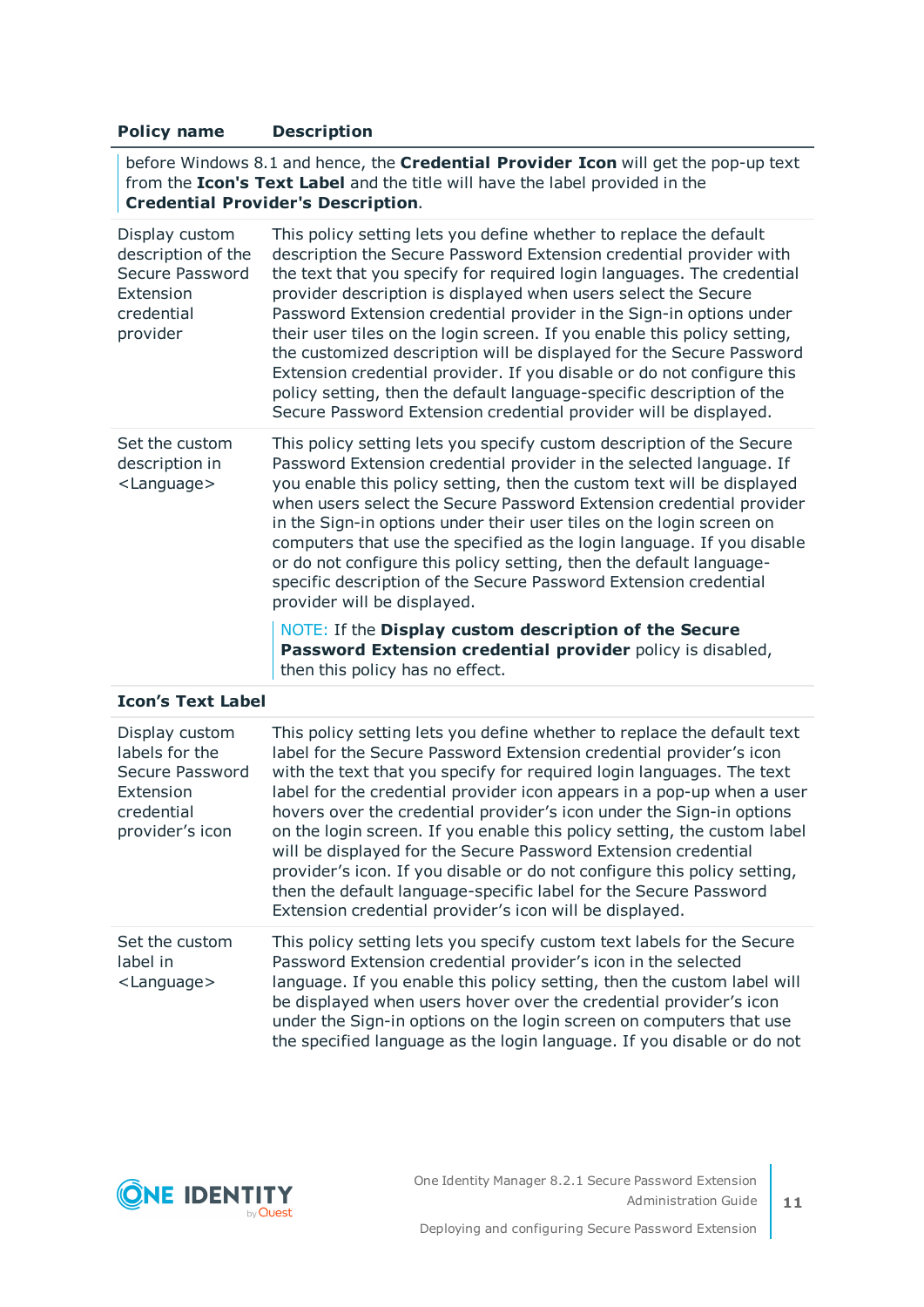| <b>Policy name</b>                                                    | <b>Description</b>                                                                                                                                              |
|-----------------------------------------------------------------------|-----------------------------------------------------------------------------------------------------------------------------------------------------------------|
|                                                                       | configure this policy setting, then the default language-specific label<br>for the Secure Password Extension credential provider's icon will be<br>displayed.   |
|                                                                       | NOTE: If the Display custom label for the Secure Password<br><b>Extension credential provider's icon</b> policy is disabled, then<br>this policy has no effect. |
| Link to the Self-Service Site                                         |                                                                                                                                                                 |
| Display custom<br>names of the<br>Open the Self-<br>Service site link | Specify a custom name for the Open the Password Reset Portal<br>link. You can specify the name for each of the required login<br>languages.                     |
|                                                                       | This link opens the Password Reset Portal from the login screen.                                                                                                |
|                                                                       | If you disable or do not configure this policy setting, the default                                                                                             |

|                                                  | language-specific name of the Open the Password Reset Portal<br>link is displayed.                                                          |
|--------------------------------------------------|---------------------------------------------------------------------------------------------------------------------------------------------|
| Set the custom<br>names of the<br>Open the Self- | Specify a custom name for the Open the Password Reset Portal<br>link. You can specify the name for each of the required login<br>languages. |
| Service site link                                | If you disable or do not configure this policy setting, the default                                                                         |

language-specific name for the link is displayed.



in <Language>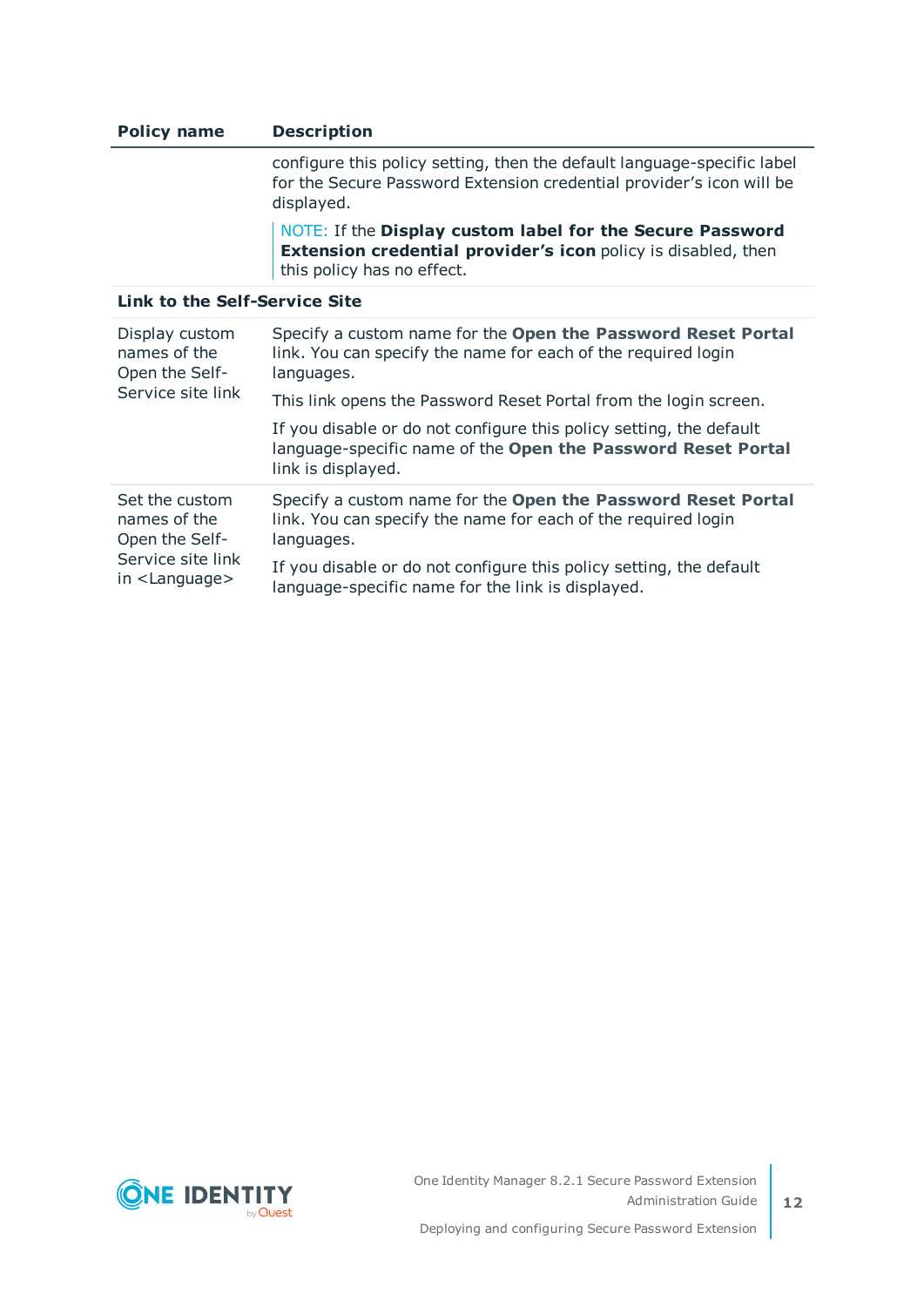# **Logging**

**3**

<span id="page-12-0"></span>For diagnostic purposes you can turn on logging in Secure Password Extension. The log file can contain the following information: exceptions and errors, debug messages and functions' returns, and so on. You can use this diagnostic data to identify issues with Secure Password Extension.

**CAUTION: This section describes how to modify the registry. However, incorrectly modifying the registry may severely damage the system. Therefore, you should follow the steps carefully. It is also recommended to back up the registry before you modify it.**

#### *To enable logging*

- 1. In Windows, click **Start** and open the **Run** application.
- 2. In the **Run** dialog, enter **regedit** and click **OK**.
- 3. In the **Registry Editor**, create the following key: HKEY\_LOCAL\_MACHINE\SOFTWARE\One Identity\Password Manager\Logging.
- 4. Add a new string value to the HKEY\_LOCAL\_MACHINE\SOFTWARE\One Identity\Password Manager\Logging registry key by performing the following actions:
	- a. Click the HKEY LOCAL MACHINE\SOFTWARE\One Identity\Password Manager\Logging registry key.
	- b. In the menu bar, click **Edit** > **New** > **String Value**.
	- c. Enter **LogLevel** and press Enter.
	- d. Right-click the **LogLevel** value.
	- e. In the context menu, click **Modify**.
	- f. In the **Edit String** dialog under **Value data**, enter **All**.
	- g. Click **OK**.
- 5. Add a new string value to the HKEY LOCAL MACHINE\SOFTWARE\One Identity\Password Manager\Logging registry key by performing the following actions:
	- a. Click the HKEY\_LOCAL\_MACHINE\SOFTWARE\One Identity\Password Manager\Logging registry key.
	- b. In the menu bar, click **Edit** > **New** > **String Value**.

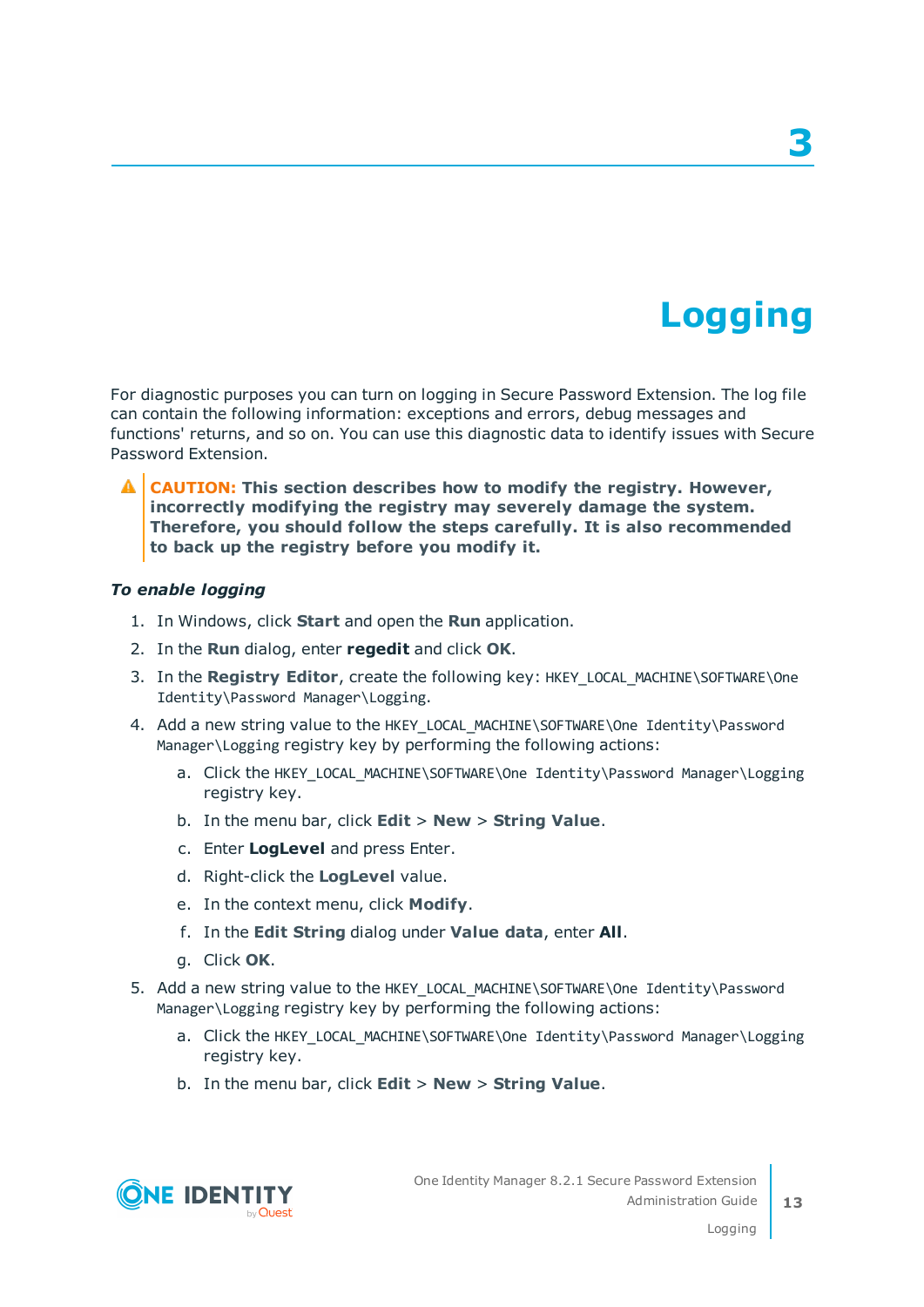- c. Enter **LogFolder** and press Enter.
- d. Right-click the **LogFolder** value.
- e. In the context menu, click **Modify**.
- f. In the **Edit String** dialog under **Value data**, enter the path to the log file. For example, C:\Logs.
- g. Click **OK**.
- 6. Exit the Registry Editor.
- 7. Restart the computer.

### *To disable logging*

- 1. In Windows, click **Start** and open the **Run** application.
- 2. In the **Run** dialog, enter **regedit** and click **OK**.
- 3. In the **Registry Editor**, click the HKEY LOCAL MACHINE\SOFTWARE\One Identity\Password Manager\Logging registry key.
- 4. Right-click the **LogLevel** value.
- 5. In the context menu, click **Modify**.
- 6. In the **Value data** box, enter **Off**.
- 7. Click **OK**.

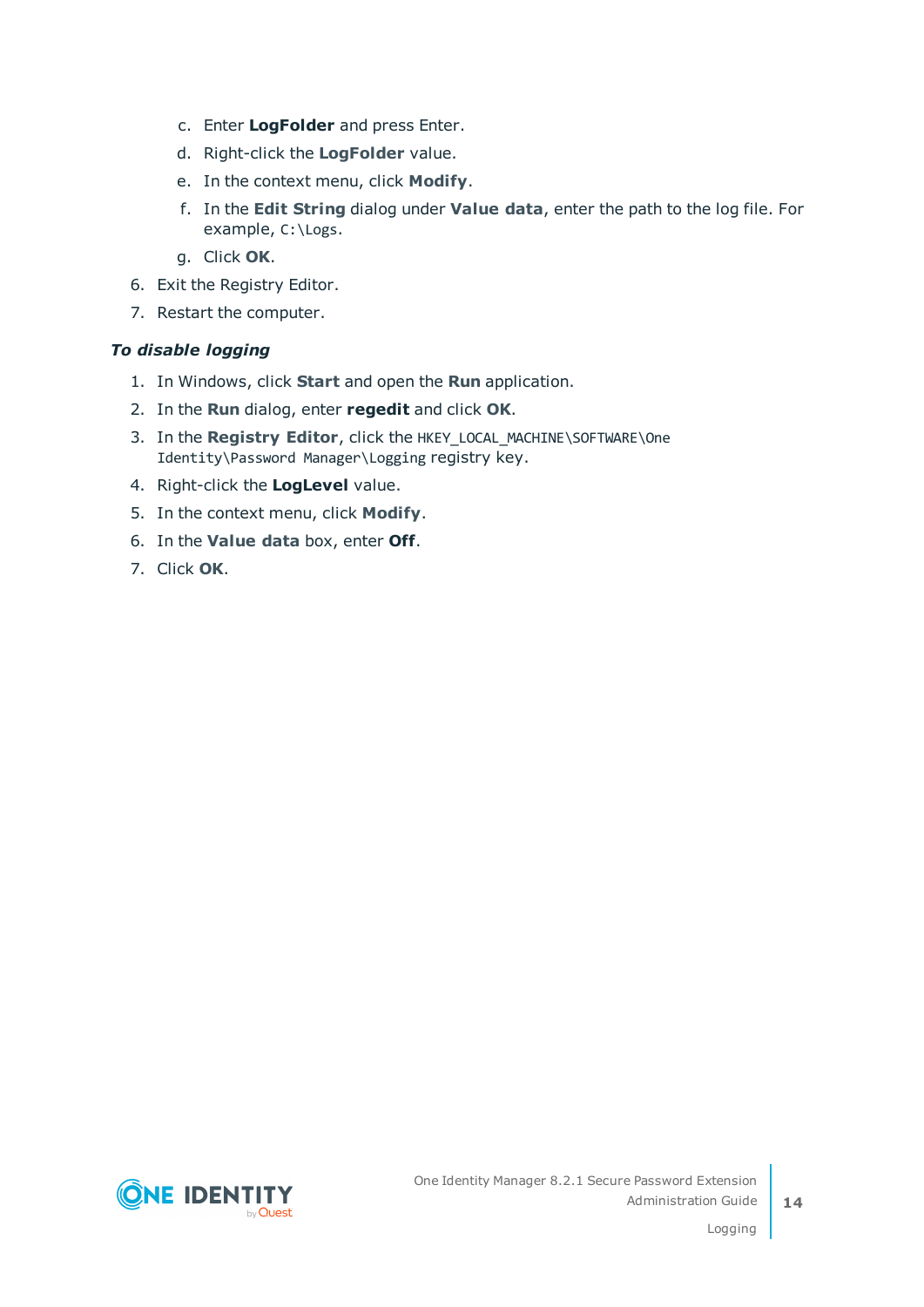# <span id="page-14-0"></span>**Uninstalling Secure Password Extension**

You uninstall Secure Password Extension from end-user computers by removing the appropriate installation packages assigned through a group policy. Uninstalling Secure Password Extension makes the Password Reset Portal no longer available from the Windows login screen.

#### *To remove an assigned MSI package*

- 1. In Windows, click **Start** and open the **Run** application.
- 2. In the **Run** dialog, enter **gpmc.msc** and click **OK**.
- 3. In the **Group Policy Management Editor** window, click the GPO with which you deployed the package.
- 4. Click **Edit**.
- 5. Expand the **Software Settings** container that contains the **Software installation** item with which you deployed the package.
- 6. Click the **Software installation** container that contains the package.
- 7. In the right pane of the **Group Policy** window, right-click the package name.
- 8. In the context menu, click **All Tasks**.
- 9. Click **Remove**.
- 10. Click **Immediately uninstall the software from users and computers**.
- 11. Click **OK**.



**15**